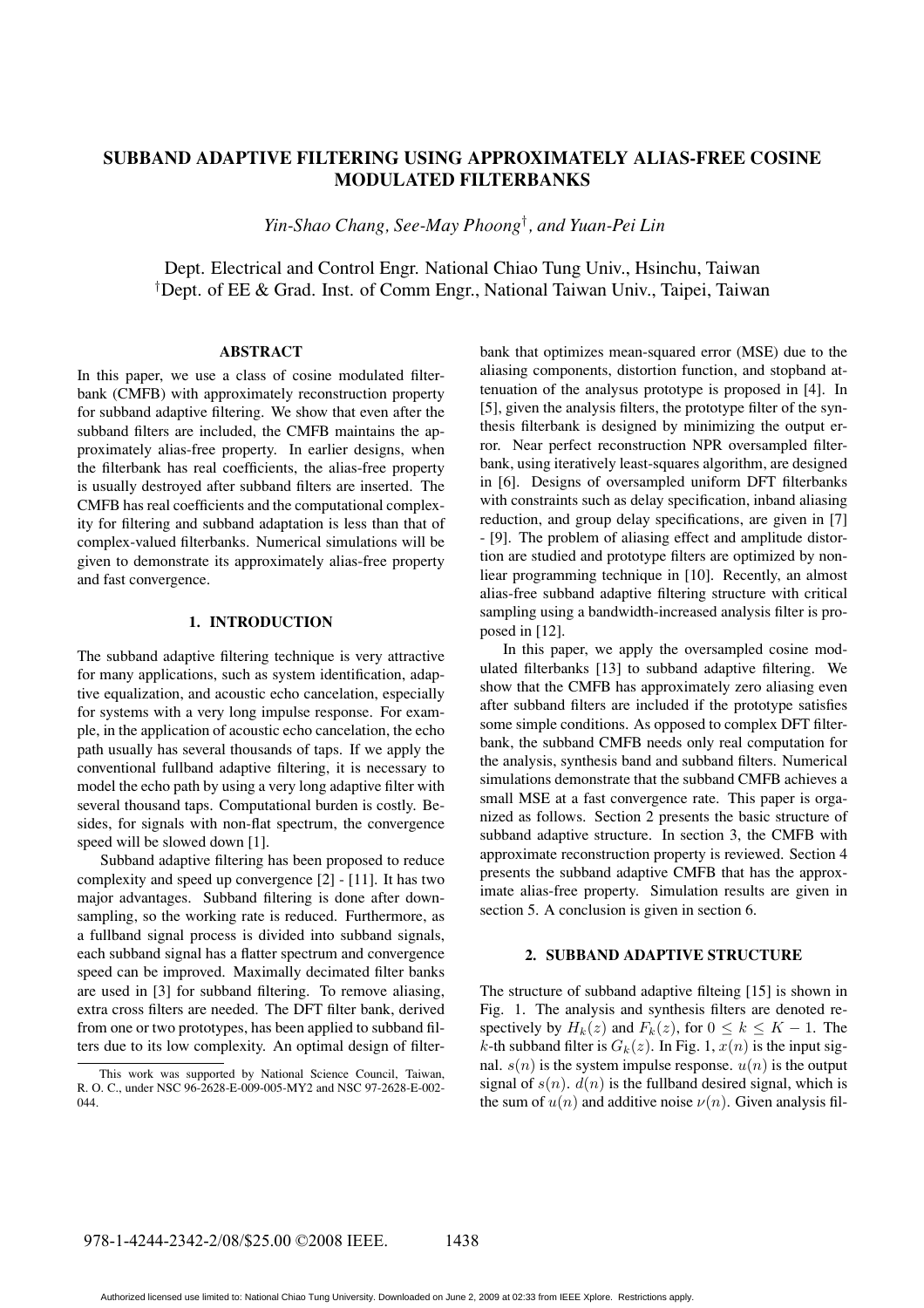

Figure 1: Subband adaptive filtering structure.

terbank and synthesis filterbank,  $G_k(z)$  will be adapted so that  $y(n) \approx d(n)$ . We apply  $d(n)$  to the analysis filterbank and generate the subband signals for training the subband filters. The subband signals  $x_k(n)$ , for  $0 \le k \le K-1$ , can be expressed as

$$
X_k(z) = \frac{1}{M} \sum_{\ell=0}^{M-1} H_k(z^{1/M} W_M^{\ell}) X(z^{1/M} W_M^{\ell}), \quad (1)
$$

where  $W_M$  is defined as  $e^{-j2\pi/M}$ . Upon subband filtering and the operation of synthesis bank, the reconstructed output signal  $y(n)$  has z-transform given by

$$
Y(z) = \sum_{\ell=0}^{M-1} T_{\ell}(z) X(zW_M^{\ell})
$$
 (2)

where

$$
T_{\ell}(z) = \frac{1}{M} \sum_{k=0}^{K-1} H_k(zW_M^{\ell}) F_k(z) G_k(z^M).
$$
 (3)

We call  $T_0(z)$  the distortion function, and  $T_\ell(z), 1 \leq \ell \leq$  $M - 1$  the  $\ell$ -th aliasing transfer function. The aliasing terms are approximately zero if

$$
T_{\ell}(z) \approx 0, \,\forall \, 1 \le \ell \le M - 1 \tag{4}
$$

In this case, the output is related to the input by

$$
Y(z) \approx T_0(z)X(z). \tag{5}
$$

When there is no aliasing, the output  $y(n)$  will be a good approximation of the desired signal  $d(n)$  if  $t_0(n)$  approximates the desired impulse response well.

# **3. CMFB WITH APPROXIMATE RECONSTRUCTION**

In the DFT filterbank, the analysis and synthesis filters have complex coefficients. The cosine modulated filterbank (CMFB) comes into play if real coefficients are desired. In this section, we introduce the oversampled cosine modulated filterbank [13]. Consider an oversampled CMFB with 2M subbands and decimation ratio  $M$ . Let the prototype filter of the analysis filterbank be a real coefficient  $P(z)$ . Let  $\widetilde{P}(z)$  be z-transform of the time-reversal version  $p(-n)$ . Let  $P_k(z) = P(zW_{2M}^{k+0.5})$ ,  $0 \le k \le 2M - 1$ . The analysis filters  $H_k(z)$  and the synthesis filters  $F_k(z)$  are given by

$$
H_k(z) = \begin{cases} P_k(z) + P_{2M-1-k}(z), & 0 \le k \le M-1 \\ -jP_k(z) + jP_{2M-1-k}(z), & M \le k \le 2M-1 \\ F_k(z) = \widetilde{H}_k(z), & 0 \le k \le 2M-1 \end{cases}
$$

(6) All the analysis and synthesis filters  $H_k(z)$  and  $F_k(z)$  have real coefficients. It is shown in [13] that if  $|P(e^{j\omega})|^2$  is a Nyquist (2M) filter with  $P(e^{j\omega}) \approx 0$ ,  $|\omega| > \pi/M$ , then the CMFB has the approximate reconstruction property.

# **4. PROPOSED SUBBAND ADAPTIVE CMFB**

In the following, we consider the CMFB system. With the choice of analysis and synthesis filters in 6, the  $\ell$ -th aliasing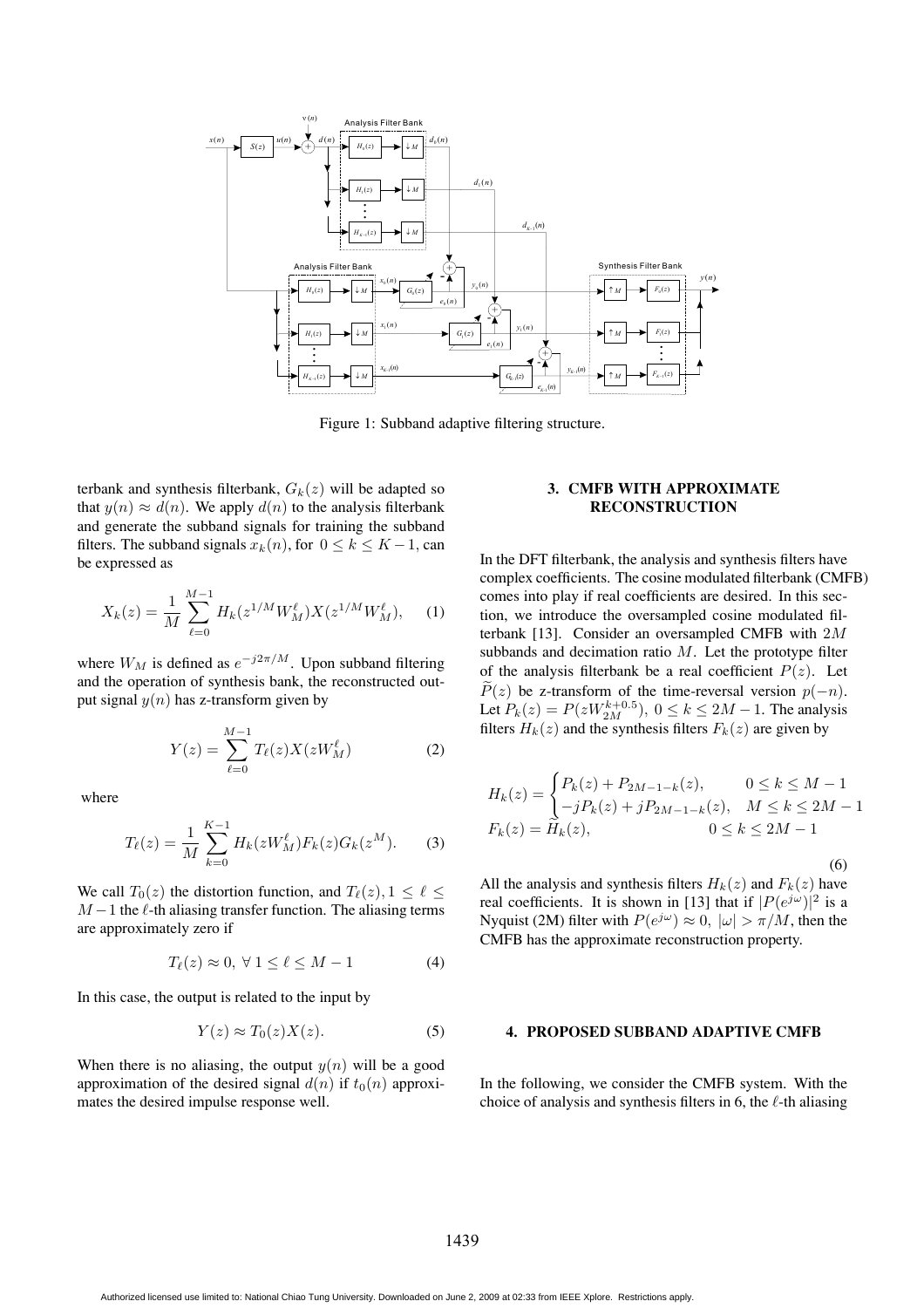transfer function becomes

$$
T_{\ell}(z) = \frac{1}{M} \sum_{k=0}^{M-1} (P_{k+2\ell} \widetilde{P}_{k} + P_{k+2\ell} \widetilde{P}_{2M-1-k})
$$
\n
$$
+ P_{2M-1-k+2\ell} \widetilde{P}_{k} + P_{2M-1-k+2\ell} \widetilde{P}_{2M-1-k} (Z^{M})
$$
\n
$$
+ \frac{1}{M} \sum_{k=0}^{M-1} (P_{2M-1-k+2\ell} \widetilde{P}_{2M-1-k} - P_{2M-1-k+2\ell} \widetilde{P}_{k})
$$
\n
$$
- P_{k+2\ell} \widetilde{P}_{2M-1-k} + P_{k+2\ell} \widetilde{P}_{k})
$$
\n
$$
G_{2M-1-k}(z^{M}),
$$
\n(7)

where we have used  $P_k$  as a shorthand for  $P_k(z)$ . Notice that we choose the subband filters by

$$
G_k(z) = G_{2M-1-k}(z), \ 0 \le k \le M-1,\tag{8}
$$

then the  $\ell$ -th aliasing function simplifies to

$$
T_{\ell}(z) = \frac{2}{M} \sum_{k=0}^{M-1} (P_{k+2\ell} \widetilde{P}_k + P_{2M-1-k+2\ell} \widetilde{P}_{2M-1-k}) G_k(z^M)
$$
\n(9)

If  $P(e^{j\omega})$  satisfies

$$
P(e^{j\omega}W_{2M}^{2\ell})\widetilde{P}(e^{j\omega}) \approx 0, \text{ for } 1 \le \ell \le M - 1 \qquad (10)
$$

then all the aliasing transfer functions are approximately zero. Furthermore, letting  $\ell = 0$ , we can get the distortion function  $T_0(e^{j\omega})$  as

$$
T_0(e^{j\omega}) = \frac{2}{M} \sum_{k=0}^{2M-1} \left| P_k(e^{j\omega}) \right|^2 G_k(e^{jM\omega}). \tag{11}
$$

Therefore, if the condition stated in (10) holds, the inclusion of subband filters does not destroy the approximately alias-free property of CMFB.

### **Prototype filter design**

From the discussion above, we can know that the condition for approximate reconstruction can be stated in terms of  $P(e^{j\omega})$  as follows

$$
P(e^{j\omega}) \approx 0 \text{ , for } |\omega| > \pi/M \tag{12}
$$

$$
|T(e^{j\omega})| \approx 1\tag{13}
$$

where

$$
T(e^{j\omega}) = \sum_{k=0}^{2M-1} \left| P(e^{j(\omega - k\pi/M)}) \right|^2.
$$
 (14)

Here we apply Kaiser window design method to design the prototype filter [16]. Given  $A_s$  and  $\Delta\omega$ , the only free parameter for design of the prototype filter is the cutoff frequency  $\omega_c$ . We can design the prototype filter to find the extreme value of the performance criterion  $\phi$  by adjusting  $\omega_c$  [14].

### **5. NUMERICAL SIMULATIONS**

Here we will apply the proposed subband adaptive CMFB to echo cancelation. The echo path from ITU-T Recommenda- $^{M}$ ) tion G.168 [17] and a room impulse response from [18] will be used in our simulations. The echo paths has 1024 taps.  $\sum_{k=1}^{\infty}$  to use  $\sum_{k=1}^{\infty}$  m our summation has 2M subbands, and subband adaptive filters are of length 256. In this section, we fix  $M = 4$ . The prototype has stopband attenuation 100dB and length 56. The input signal  $x(n)$  is a first-order autoregressive (AR) signal. The signal-to-noise ratio (SNR) is 30dB, where SNR is defined as the ratio between the power of  $u(n)$  and  $v(n)$ . A measurement of aliasing error given in [15] is

$$
\sqrt{\sum_{\ell=1}^{M-1} |T_{\ell}(e^{j\omega})|^2}
$$
 (15)

 $^M$ ). where  $T_\ell(z)$  is the aliasing transfer function as defined in (3). The aliasing error of the subband adaptive CMFB is shown in Fig. 2. We can see that aliasing error falls below -90dB. The proposed subband adaptive CMFB is approximately alias-free in the presence of subband filters.



Figure 2: Aliasing error of the proposed subband adaptive CMFB.

Fig. 3 (a) shows the learning curves for SNR = 30dB. We compare the simulation result of CMFB with those of Block DFT [11], near perfect reconstruction filterbank (NPRFB) [6] and fullband adaptive filtering. We can see that the CMFB has very fast convergence. Fig. 3 (b) shows the learning curves for  $SNR = 30dB$  when the echo path is the room impulse response. We can also see the very fast convergence behavior of CMFB.

### **6. CONCLUSION**

In this paper, we proposes an oversampled cosine modulated filterbank (CMFB) for subband adaptive filtering. The